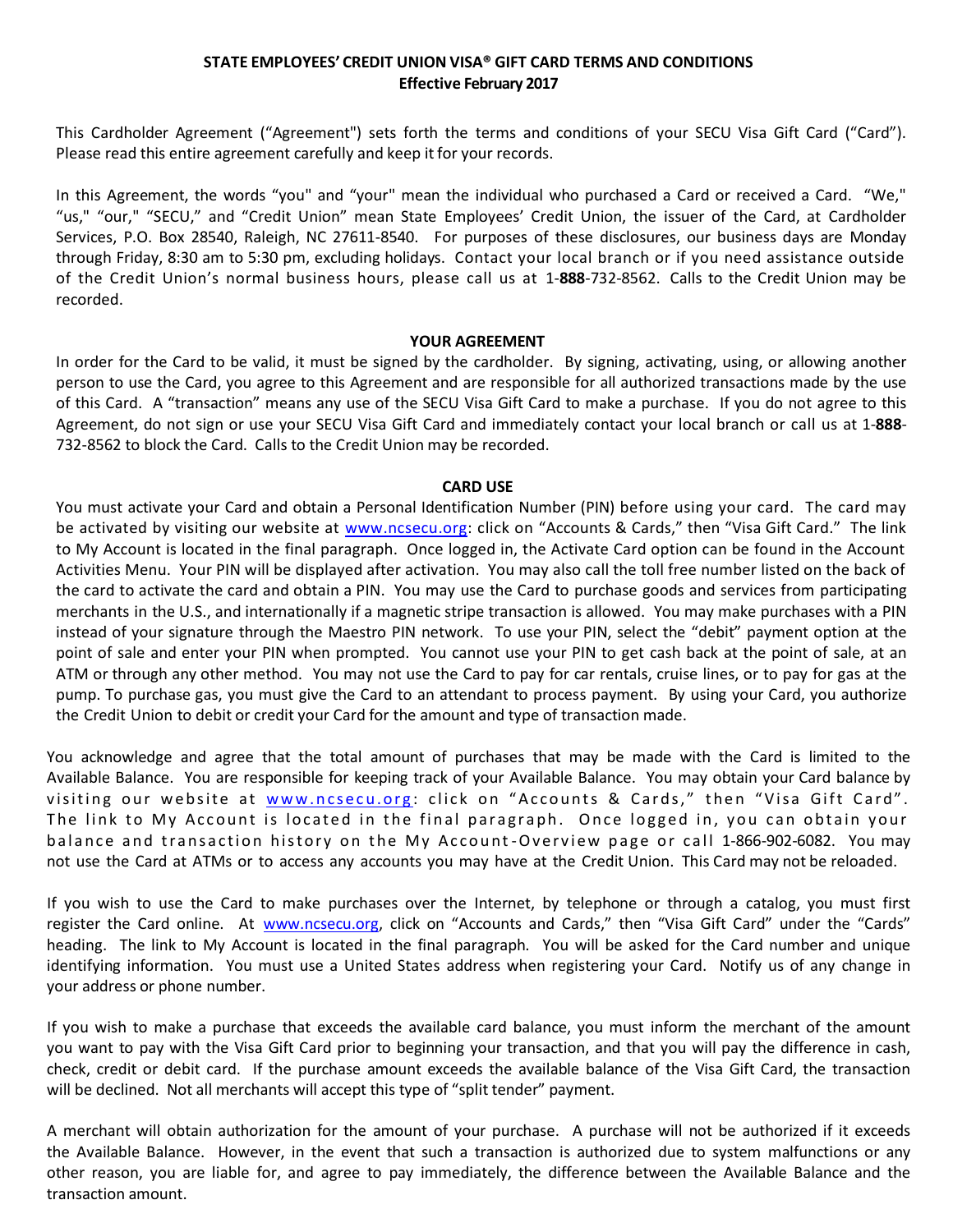You may not use the Card for recurring payments, non-financial money exchange establishments, or to conduct illegal transactions such as gambling or to purchase illegal goods and services. We may refuse to authorize a Card transaction if: (a) the Card is reported lost or stolen; (b) we are uncertain whether the transaction is authorized by you; or (c) we reasonably believe that the transaction is made in connection with an unlawful transaction or activity; including without limitation, gaming, gambling, lottery, or similar activities. We may temporarily "freeze" the Card and attempt to contact you if we note transactions that are unusual or appear suspicious.

The Card should be treated the same as cash and you are responsible for safeguarding the Card. You do not have the right to stop payment on any transaction originated by use of your Card. You may not resell your Card.

## **AUTHORIZATION HOLDS**

When you use your SECU Visa Gift Card to pay for goods or services, certain merchants may ask us to authorize the transaction in advance and may estimate its final value. When we authorize the transaction, we commit to make the requested funds available when the transaction finally settles and may place a temporary hold on your Card's available balance for the amount submitted by the merchant. We will only post the correct amount of the final transaction to your Card. Until the transaction finally settles or 3 business days have passed, whichever occurs first, the funds subject to the authorization hold will not be available to you for other purposes. An exception to this rule is that authorizations from hotels are held for 10 business days.

Some merchants may also add an amount (such as an estimated tip) to ensure that sufficient funds will be available to cover the final transaction; therefore, the authorization hold may be more or less than the final transaction amount. If the amount of the authorization request exceeds the available funds on your Card, the transaction may be declined. We are not responsible if we do not authorize or pay subsequent Card transactions while such an authorization hold is in place on the available balance. The merchant still has the authority to post the transaction after the authorization has expired if an authorization was initially obtained. In addition, if you commence a purchase and the merchant obtains an authorization and then you cancel the purchase without completing it, the authorization may result in a temporary hold for that amount of funds for 3 business days or 10 days in the case of a hotel authorization.

## **IF YOUR CARD IS LOST OR STOLEN**

You must notify us AT ONCE if you believe your SECU Visa Gift Card has been lost, stolen, or that someone has used or may use your Card without your permission, by calling 1-866-902-6082. You may write us at: Cardholder Services, P. O. Box 7235, Sioux Falls, SD 57117-7235. See "Your Liability for Unauthorized Use of Your Card." You agree to cooperate with us in our investigation of any possible unauthorized use of your SECU Visa Gift Card.

| <b>FEES</b>                 |                                              |
|-----------------------------|----------------------------------------------|
| Initial Issuance Fee        | \$2.00 when purchased at an SECU branch      |
|                             | \$3.50 when purchased on the SECU website    |
| <b>Card Inactivity Fee</b>  | \$1.00/month after 12 months of no activity* |
| <b>Card Replacement Fee</b> | $$8.00**$                                    |

\*Activity includes the purchase of the Card, and use of the Card to purchase goods and services. Activity does not include: the imposition of fees; an adjustment due to an error; a reversal of a prior transaction; replacement of an expired, lost, or stolen Card; balance inquiries, and incomplete transactions.

\*\*There is no fee for replacing an expired Card with a remaining balance of \$20.00 or more.

### **REFUNDS AND MERCHANT DISPUTES**

If you are entitled to a refund for any reason, you agree to accept a refund in the form offered by the merchant. You will settle all disputes about purchases you made using your Card with the merchant who honored the Card. We are not responsible for the delivery, quality, safety, legality, or other aspect of goods or services that you purchase with the Card.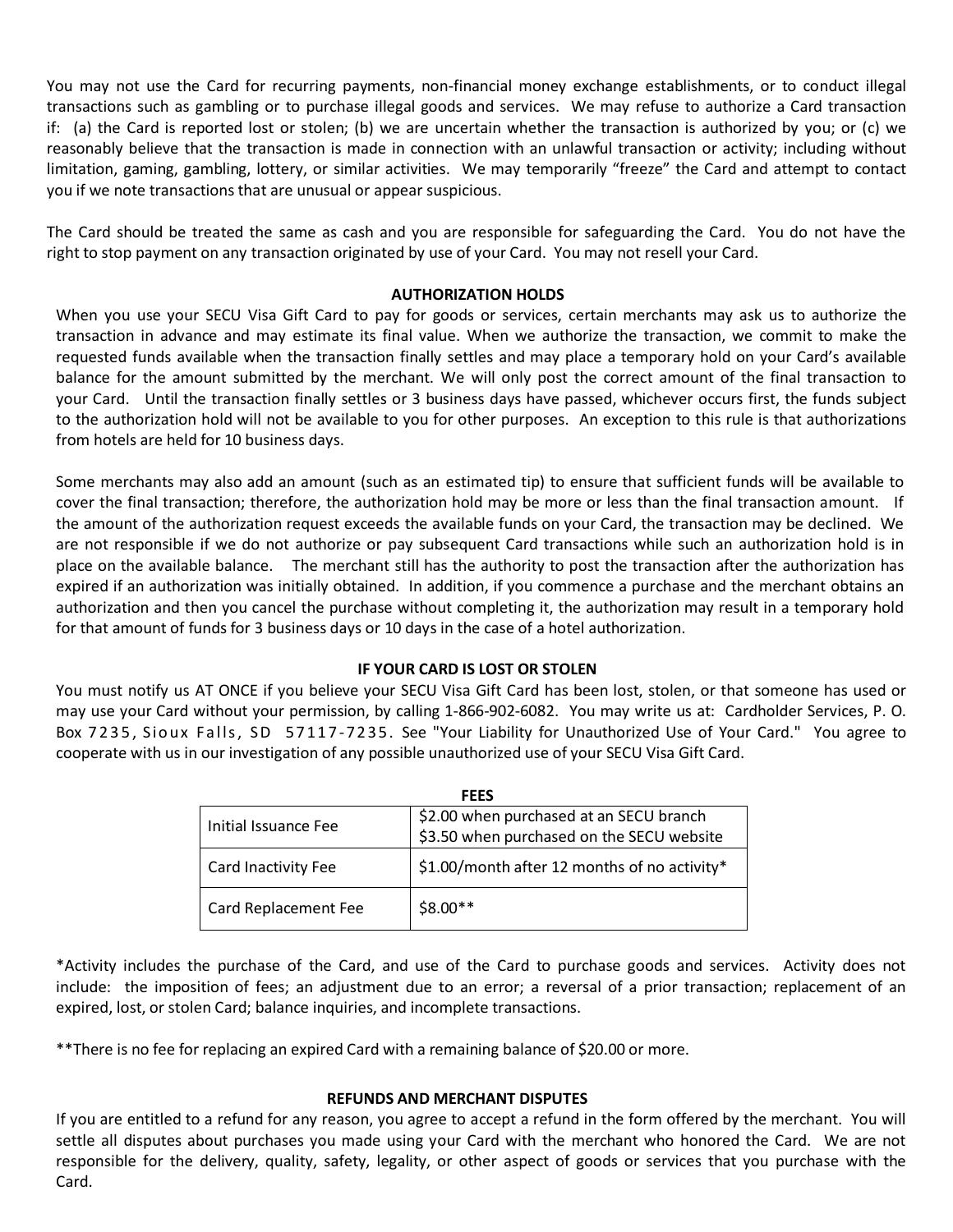#### **CONFIDENTIALITY**

We will only disclose information to third parties about your Card or the transactions you make: when it is necessary for completing transactions; in order to verify the existence and condition of your Card for a third party, such as a credit bureau or merchant; in order to comply with government agency or court orders; or if you give us your written permission.

### **OBTAINING CARD INFORMATION**

Detailed information regarding the use of your Card is available at [www.ncsecu.org](http://www.ncsecu.org/) or by calling 1-866-902-6082.

#### **DOCUMENTATION**

You can get a receipt at point-of-sale terminals at the time you make a transaction. A receipt may not be required for a point-of-sale transaction if the amount of the transaction is \$50 or less.

#### **OUR LIABILITY**

If we do not complete a transaction to or from your Card on time or in the correct amount according to our Agreement with you, we will be liable for your losses or damages to the extent required by federal law; however, there are some exceptions. We will not be liable, for instance: if, through no fault of ours, there are insufficient funds on your Card to process a transaction; if a merchant refuses to honor the Card; if the system, or POS terminal was not working properly and you knew about the break down when you started the transaction; if the Card is expired, damaged, or revoked; if circumstances beyond our control (such as fire or flood) prevent or delay the transaction from being completed, despite reasonable precautions that we have taken; if you attempt to use a Card that has not been properly registered on the gift card website; if the Card has been reported as lost or stolen, has been suspended by us, or we have reason to believe a transaction was not authorized by you; if the merchant authorizes an amount greater than the purchase amount; or if the merchant does not properly transmit transaction information to us. There may be other exceptions provided by applicable law.

### **CLOSURE, EXPIRATION, OR REVOCATION OF CARD**

The Credit Union may, at any time, suspend your Card and your ability to use your Card for any reason allowed by law, such as if we suspect possible fraud or suspicious activity, or for security reasons. We may, at any time and for any reason, revoke an SECU Visa Gift Card and your use of the Card and may request the Card to be surrendered. You agree to surrender a revoked Card promptly upon request. Upon revocation, any stored value remaining on the Card will be refunded to you less any applicable fees. The SECU Visa Gift Card expires on the last day of the month displayed on the Card. Upon revocation or expiration, we may cease accepting or authorizing transactions on the Card. At expiration or after 3 years of inactivity, whichever occurs first, the Card will be closed and any unused balance will be returned to the appropriate governing body under applicable escheatment laws. These laws are subject to change. To the extent permitted by law, you agree to pay attorneys' fees and collection costs we incur in collecting amounts you owe us and enforcing our rights under this Agreement.

#### **CHOICE OF LAW**

This Agreement and all aspects of your relationship with us with regard to your SECU Visa Gift Card are governed by and defined in accordance with federal law and, to the extent that state law applies, the laws of the State of North Carolina.

#### **ADDITIONAL TERMS**

We or our agents may monitor your telephone calls with us. You may not transfer any of your rights or obligations. If any provision of this Agreement is determined to be void or unenforceable, all other provisions of this Agreement shall remain valid and enforceable. This Agreement constitutes the entire agreement between you and us relating to the SECU Visa Gift Card. Use of an SECU Visa Gift Card is subject to all rules and customs of Visa, Maestro, and any other clearinghouse or network involved in the transaction.